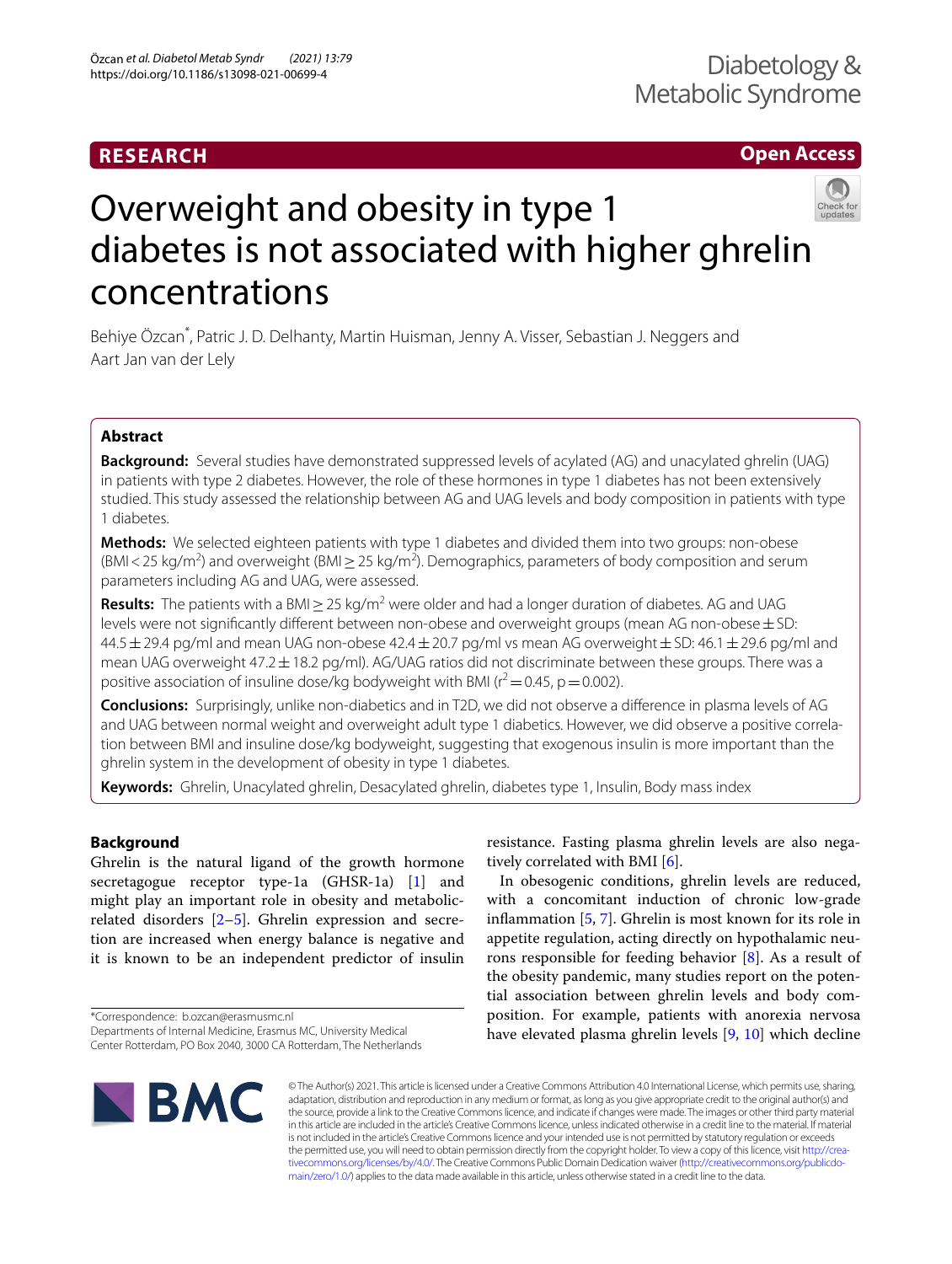with body weight gain. Furthermore, other studies suggest that ghrelin has positive trophic activity, protecting β-cells against damage in experimental models of type 1 diabetes [[11,](#page-5-8) [12](#page-5-9)].

The function of the ghrelin axis has not been addressed extensively in type 1 diabetes. Moreover, data on plasma ghrelin levels in patients with type 1 diabetes are conficting. For example, the onset of type 1 diabetes is known to be associated with decreased circulating ghrelin levels [[13,](#page-5-10) [14\]](#page-5-11). In one study, ghrelin levels were reported as being low prior to insulin treatment and non-responsive to meal tests in children with newly diagnosed type 1 diabetes  $[15]$  $[15]$  $[15]$ . This has been confirmed in another study, which reported that total and acylated ghrelin (AG) concentrations were lower in children with type 1 diabetes [[14\]](#page-5-11). On the other hand, another study observed higher total plasma ghrelin concentrations in type 1 diabetes patients, which declined by 29% after insulin treatment [[16\]](#page-5-13). Murdolo et al.  $[17]$  $[17]$  have shown that in untreated type 1 diabetes patients post-prandial ghrelin levels are not suppressed, which may contribute to the hyperphagia that is often observed in these patients. Furthermore, the above mentioned studies measured only total ghrelin levels, and did not diferentiate between the two forms found in the circulation, AG and unacylated ghrelin (UAG) [\[18](#page-5-15)]. Accordingly, in untreated streptozotocin (STZ)-induced diabetic rats, an animal model for type 1 diabetes, gastric and plasma ghrelin concentrations were reported to be increased  $[19-21]$  $[19-21]$  $[19-21]$ . Support for the concept of the contribution of the ghrelin signaling pathway to the development of STZ-induced diabetic hyperphagia has been provided by two studies analyzing ghrelin knockout [[22\]](#page-5-18) and ghrelin-receptor knockout mice [\[23\]](#page-5-19).

Although patients with type 1 diabetes have traditionally been thought to have a lower BMI than patients with type 2 diabetes, recent research has shown otherwise [\[24](#page-5-20), [25\]](#page-5-21).

Because of the obesogenic efect of ghrelin and the fact that obesity in type 1 diabetes is frequently observed, we studied the relationship between ghrelin concentrations, BMI, metabolic control and insulin dosage.

# **Methods**

# **Patients**

We selected 18 patients with type 1 diabetes who were lean at diagnosis from our hospital out-patient clinic. After we had obtained written informed consent, all subjects underwent a physical examination and fasting serum samples were collected. Exclusion criteria included diabetes type 2, monogenetic forms of diabetes, systemic corticosteroid use<60 days prior to screening, pregnancy or breast feeding, drug or alcohol dependence or abuse, and participation in another trial at the same time. The study was approved by the local human ethical review board. The patients were divided into two groups: patients with a BMI<25 and patients with a BMI $\geq$ 25. We collected demographics, BMI, and measured several serum parameters after overnight fast, including AG and UAG concentrations. Four of them were on anti-hypertensive treatments (22%). Eight patients were known with diabetic retinopathy and six with diabetic neuropathy. Two patients have nephropathy, one had TIA and one patient had cardiovascular diseases. Ten of the patients were using continuous subcutaneous insulin infusion (56%).

Levels of lipids, HbA1c, anti-GAD65 and serum creatinine were measured in venous plasma. Urinary albumin and creatinine were measured in a sample of urine. Levels of HbA1c were measured by high-performance liquid chromatography.

This study was approved by the local human ethical review board (The Medical Ethics Review Committee, protocol number MEC-2015-602) with written informed consent obtained from each participant.

# **Hormone measurements** *Ghrelin measurements*

For AG and UAG measurements blood was collected into 4 ml EDTA tubes (Breda, Netherlands; cat# 367899; 6 mL K2 EDTA). Immediately after sample collection, AEBSF (Roche, Netherlands) was added to the blood samples (fnal concentration of 2 mg/ml) to prevent des-acylation of AG [[26](#page-5-22), [27](#page-5-23)]. Tubes were carefully mixed by inversion and stored on water ice  $(0 \degree C)$  until centrifugation at 2500*g* at 4 °C for 5 min. Plasma samples were stored in 300 µL aliquots at  $-$  80 °C until assayed for AG and UAG. Human AG and UAG were determined by a double-antibody sandwich technique using enzyme immunometric assay (EIA) kits obtained from Bertin Pharma (Montigny-le-Bretonneux, France; Easy-sampling kits, A05306 and A05319). After slowly thawing on water ice, all plasma samples were briefy cleared by centrifugation before transferring into the assay plates. All samples were analysed in duplicate (50 µL/well) according to the manufacturer's protocol. Intra-assay coefficient of variation (%CV) is typically 2.7% CV for AG and 3.4%CV for UAG. Inter-assay %CV is 13.2%CV and 15.0% CV, for AG and UAG respectively (manufacturer's suggested  $cut-off = 25\%).$ 

# **Statistical analysis**

Diferences between groups were analyzed using the Mann–Whitney U test as an unpaired t test because of nonparametric data. Results of correlation analyses were expressed as Spearman's rank correlation coefficients (rho). p values<0.05 (two-tailed) were considered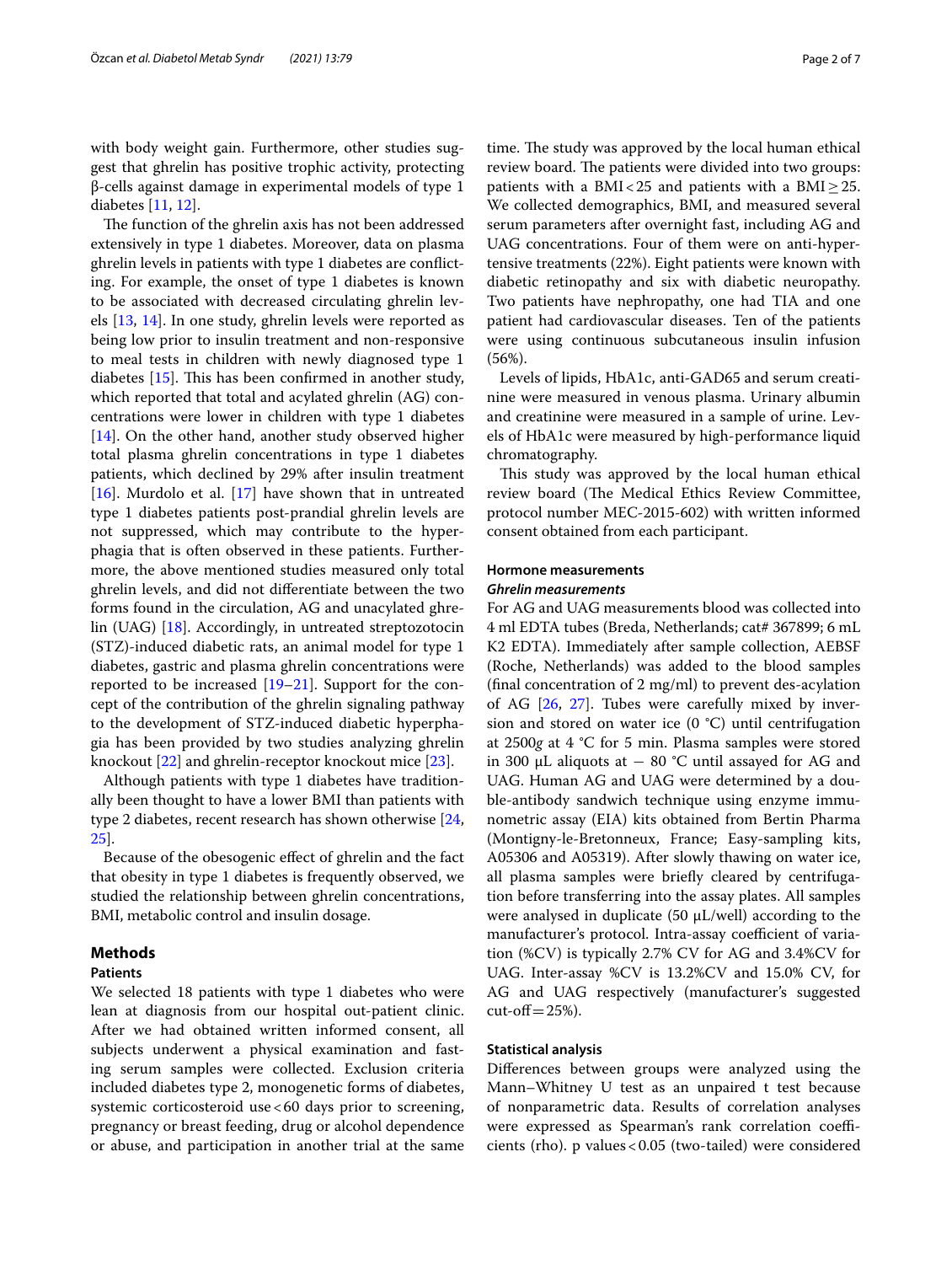statistically signifcant. Statistical analyses were done using GraphPad Prism version 6 for Windows (GraphPad Software, San Diego, Calif., USA).

# **Results**

Table [1](#page-2-0) shows the characteristics of the 9 normal weight and 9 obese type 1 diabetes patients. The patients with a BMI  $\geq$  25 kg/m<sup>2</sup> were older and had a longer duration of diabetes than the patients with a normal BMI. The mean HbA1c of the obese patients (7.6%, 60 mmol/mol) did not differ from the lean patients  $(7.4\%, 57 \text{ mmol/mol})$ . The proportion of smokers was the same in both groups.

LDL cholesterol levels were lower (although not signifcant) in patients with a high BMI.

Patients with a  $\text{BMI} \geq 25 \text{ kg/m}^2$  tended to have higher levels of albuminuria.

Both AG and UAG levels did not difer between the two groups (mean  $\pm$  SD: 46.1  $\pm$  29.6 vs 47.2  $\pm$  18.2 pg/ ml respectively in the obese versus lean patients). Also, the AG/UAG ratios did not differ significantly. The number of patients positive for anti-GAD-65 antibodies was higher in the patients with a high BMI.

<span id="page-2-0"></span>**Table 1** Baseline characteristics of non-obese and overweight patients with type 1 diabetes

|                                                      | BMI < 25 <sup>a</sup> | BMI > 25 <sup>a</sup> | P < 0.05       |
|------------------------------------------------------|-----------------------|-----------------------|----------------|
| Patients (men)                                       | 9(6)                  | 9(4)                  | <b>NS</b>      |
| Mean BMI (kg/m <sup>2</sup> )                        | $22.7 \pm 1.8$        | $30.12 \pm 3.4$       | <b>NS</b>      |
| Age (years)                                          | $41 + 9$              | $54 \pm 15$           | <b>NS</b>      |
| Age at diagnosis                                     | $24 \pm 13$           | $24 \pm 14$           | N <sub>S</sub> |
| Duration of diabetes (years)                         | $23 \pm 18$           | $28 \pm 17$           | NS.            |
| Alcohol users (n)                                    | 9                     | 7                     | <b>NS</b>      |
| Smoking (n)                                          | $\overline{4}$        | $\overline{4}$        | <b>NS</b>      |
| Number of statin users                               | $\overline{4}$        | 7                     | <b>NS</b>      |
| Mean systolic RR (mmHq)                              | $131 \pm 16$          | $149 + 17$            | <b>NS</b>      |
| Mean diastolic RR (mmHg)                             | $75 + 13$             | $73 + 11$             | <b>NS</b>      |
| Creatinine (µmol/L)                                  | $75 + 8$              | $89 + 21$             | <b>NS</b>      |
| Triglyceride (mmol/L)                                | $1.03 \pm 0.51$       | $1.38 \pm 0.69$       | <b>NS</b>      |
| Total cholesterol (mmol/L)                           | $4.6 \pm 0.7$         | $4.6 \pm 1.3$         | <b>NS</b>      |
| Mean LDL-cholesterol (mmol/L)                        | $2.6 \pm 0.9$         | $2.7 + 1.0$           | <b>NS</b>      |
| apo $B(q/L)$                                         | $0.8 \pm 0.2$         | $1.0 \pm 0.4$         | <b>NS</b>      |
| mean HbA1C (mmol/mol)                                | $53.5 \pm 6.5$        | $60.3 \pm 7.2$        | <b>NS</b>      |
| Albumin/creatinine ratio (g/mol)                     | $0.01 \pm 0.00$       | $0.02 \pm 0.02$       | <b>NS</b>      |
| Mean acylated ghrelin (pg/ml)                        | $44.5 \pm 29.4$       | $46.1 \pm 29.6$       | <b>NS</b>      |
| Mean unacylated ghrelin (pg/ml)                      | $42.4 \pm 20.7$       | $47.2 \pm 18.2$       | <b>NS</b>      |
| ratio AG/UAG                                         | $1.1 \pm 0.6$         | $1.0 \pm 0.5$         | <b>NS</b>      |
| mean insulin dose (range 20 to<br>100) units per day | $36.6 \pm 17.0$       | $52.6 \pm 27.2$       | P < 0.02       |
| Positive anti-GAD65                                  | 4                     | 6                     | <b>NS</b>      |

 $^{\mathrm{a}}$  Continuous variables are expressed as mean  $\pm$  standard deviation

BMI showed no correlation with either AG, UAG or AG/UAG ratio. Insuline dose/kg bodyweight was positively associated with BMI ( $r^2$ =0.25, p=0.02, Fig. [1A](#page-3-0)– D). In both groups, AG and UAG levels showed no correlation with HbA1c, insulin dose, or duration of the disease.

Linear regression analysis revealed that HbA1c had a moderate positive association with BMI (Fig. [2\)](#page-3-1). The relationship between insulin dose and HbA1c was weak (Fig. [3\)](#page-3-2).

AG/UAG ratio was lower in the smoking type 1 patients. There was no association between smoking and the use of statins in these small groups of subjects.

# **Discussion**

We have investigated the plasma levels of AG and UAG in lean and obese patients with type 1 diabetes and found that obesity in type 1 diabetes appears to be more insulin mediated than by the ghrelin system. When we compared the plasma levels of AG and UAG between lean and obese patients with type 1 diabetes we found no diferences between the absolute concentrations nor between the ratios of AG/UAG.

Noteworthy, enteroendocrine cells are distributed throughout the gastrointestinal tract producing a variety of peptides such as ghrelin and GLP-1. These two hormones are potently infuenced each other in terms of feeding regulation. In healthy subjects ghrelin infusion demonstrates that ghrelin-induced GLP-1 reduces the efects of ghrelin to suppress β-cell function and worsen glucose tolerance [[28\]](#page-5-24).

Because of their type 1 diabetes, all our patients lack portal insulin signaling to the liver. Only a few studies have investigated incretins in people with type 1 diabetes. In an islet cell antibody positive group of people, disposed to develop type 1 diabetes, both fasting and postprandial plasma levels of GIP and GLP-1 were normal [\[29\]](#page-5-25). In 16 lean, primarily C-peptide negative type 1 diabetic patients with longstanding diabetes, fasting GLP-1 concentrations did not difer from those of normal subjects, whereas the GLP-1 secretion to a mixed meal was virtually absent [[30\]](#page-5-26). In contrast to this, Vilsbøll and co-workers observed that the incremental response of GLP-1 and GIP following a meal did not difer between C-peptide negative type 1 diabetic patients and a glucose tolerant control group, but that the fasting level of intact GLP-1 tended to be lower in the type 1 diabetic subjects [\[31](#page-5-27)]. Interesting in respect to our observations, the authors speculated that their fndings could be due to a negative feedback mechanism from exogenous insulin.

We also did not observe signifcant positive or negative correlations between BMI and either the levels of AG and UAG, or with the AG/AUG ratio. These findings indicate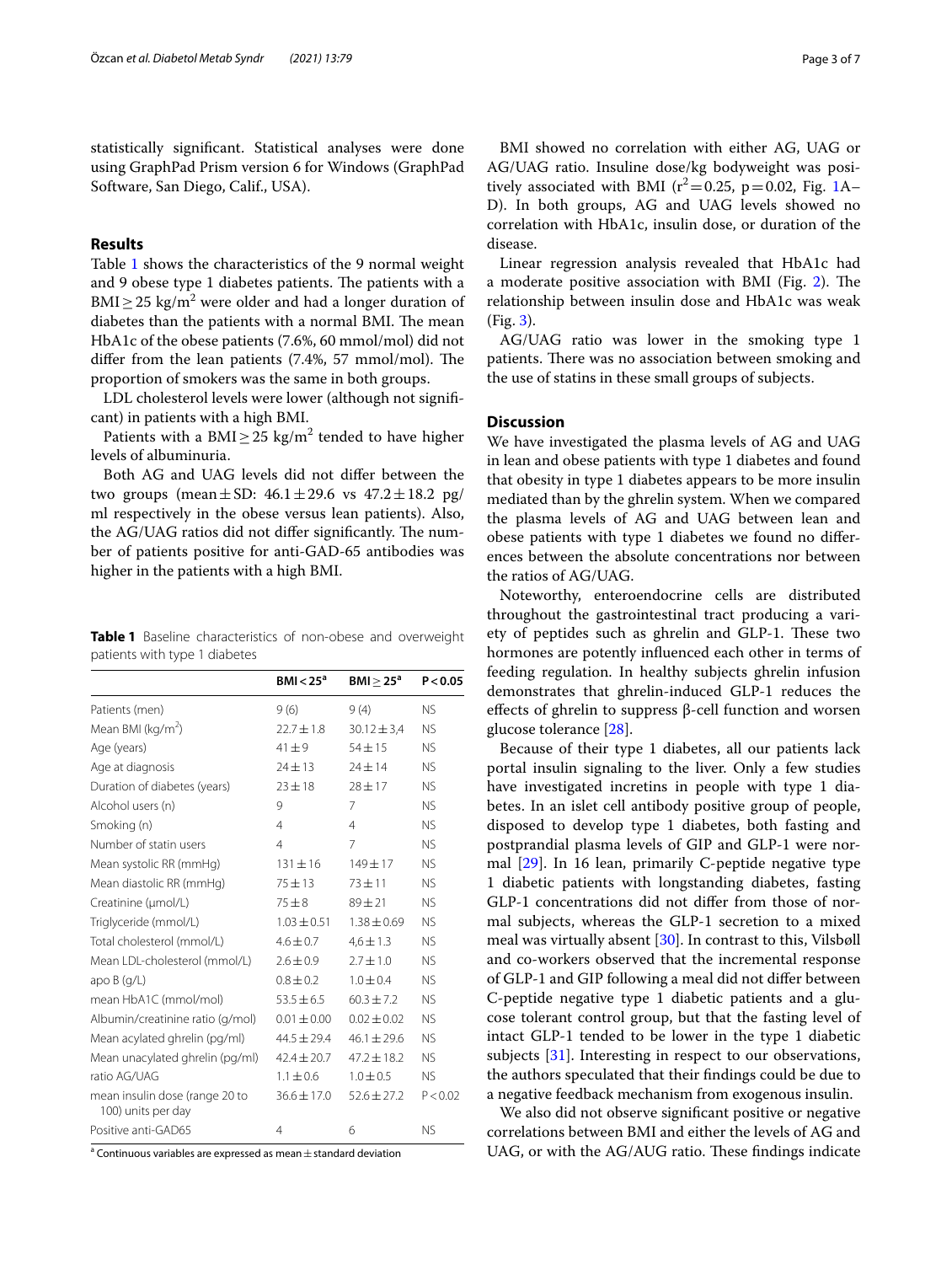

<span id="page-3-0"></span>

<span id="page-3-1"></span>that in our small study population the ghrelin system appears not to be a major player in overweight or obesity in type 1 diabetes and that insulin treatment is likely a more important factor behind weight gain in these patients. In addition, the lack of correlation of serum AG and UAG levels with HbA1c and insulin dose suggests that ghrelin levels are not afected by these parameters.



<span id="page-3-2"></span>Our fndings contrast with those of Polkowska et al. who reported a negative correlation between BMI and the levels of AG in a subgroup of children with the longest diabetes duration (more than 10 years) [[32](#page-5-28)]. UAG was not assessed in this study. Our fndings also difer from a study of Ueno et al. [[33\]](#page-5-29), who analyzed the role of ghrelin in micro and macrovascular diabetic complications and glycemic control. Patients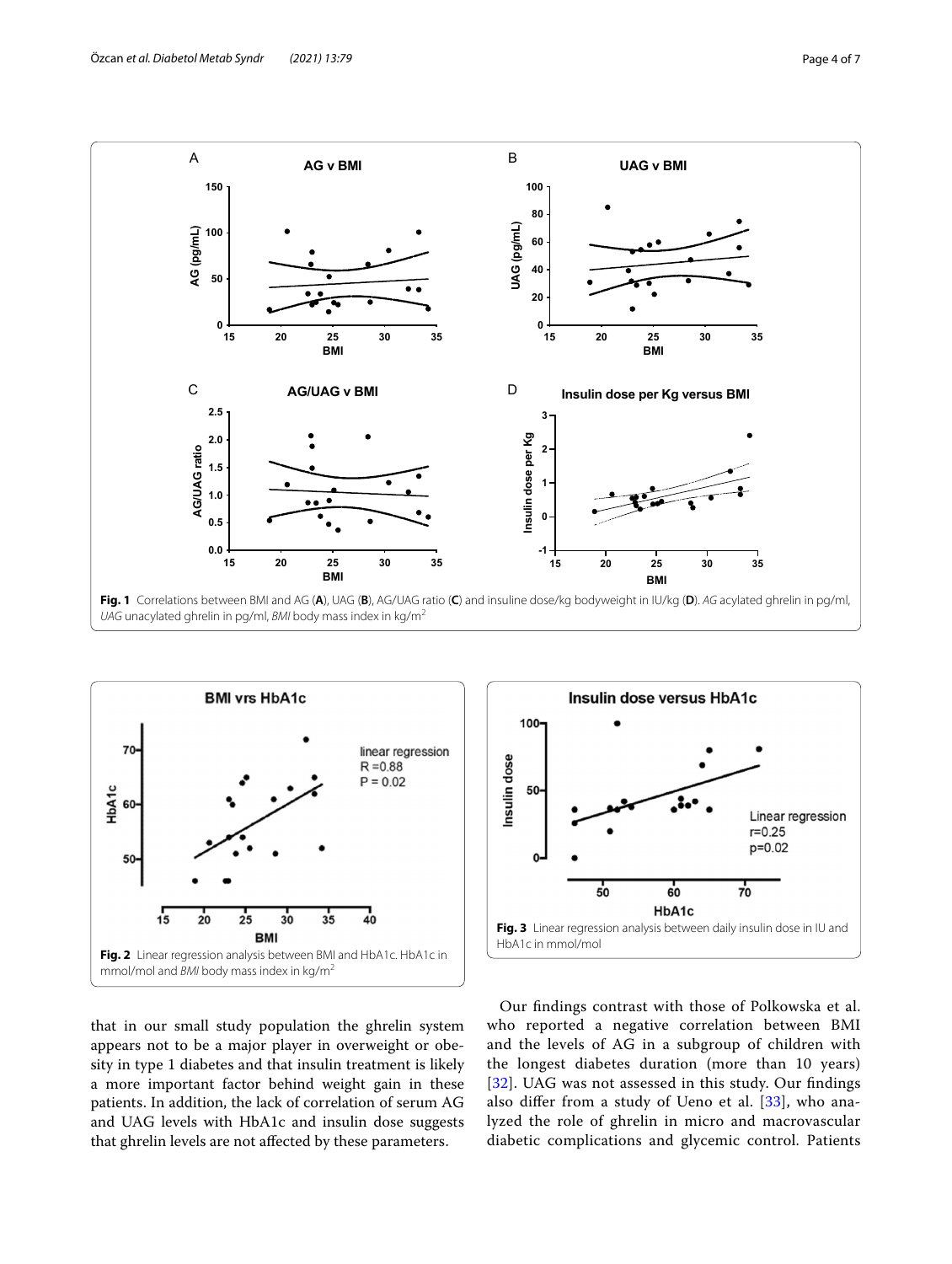with type 1 diabetes and type 2 diabetes were classifed into a lean, normal weight and an overweight group. Plasma ghrelin concentration were lower in diabetes patients with poor long-term glycemic control than in patients with a good long-term glycemic control. They also observed that obesity may infuence ghrelin levels. The plasma ghrelin concentrations were lower in obese patients, which suggests that obesity may infuence the regulation of ghrelin production. The mean HbA1c in their group was comparable to our study (56 and 57 mmol/mol).

Noteworthy however, is the fact that the methods of assaying ghrelin levels signifcantly difer between studies reported in the literature. In many previous studies, including the Ueno study  $[33]$  $[33]$  $[33]$ , total ghrelin was measured using radioimmunoassays, which detect both fulllength, and inactive fragments, of both ghrelin isoforms [[33\]](#page-5-29). Other studies, unlike ours  $[26]$  $[26]$ , did not stabilize samples with an esterase inhibitor to prevent deacylation of AG  $[32]$  $[32]$ . The stability of AG may have affected the AG concentrations. We have used AEBSF to stabilize ghrelin in blood samples from patients [\[26](#page-5-22)].

We studied the role of the ghrelin system in subjects without endogenous insulin production. Ghrelin however does play a role in the control of insulin secretion.

For example, pharmacological inhibition of ghrelin O-acyl-transferase (GOAT) in mice has been shown to improve glycemic control and stimulates the release of insulin [[34\]](#page-5-30). Although, another study failed to confrm these fndings [[35\]](#page-6-0), the GOAT-ghrelin systems does seem to play an essential role in preventing hypoglycemia during extreme episodes of calorie restriction [\[36](#page-6-1)].

Ghrelin inhibits insulin secretion via stimulation of the growth hormone secretagogue receptor 1a (GHSR1a), a process which also involves interaction with the somatostatin receptor subtype-5 [[37\]](#page-6-2). As well as being a negative regulator of insulin secretion, ghrelin also seems to have protective effects on the β-cells  $[11, 12]$  $[11, 12]$  $[11, 12]$  $[11, 12]$  despite evidence showing that levels of ghrelin decline with the onset of type 1 diabetes [\[13,](#page-5-10) [14](#page-5-11)].

Both in patients with type 2 and type 1 diabetes, the clinical course and metabolic control are afected by the degree of insulin resistance. For example, children with type 1 diabetes have higher levels of insulin resistance than their non- diabetic peers [[38](#page-6-3)]. Published data suggest that it is the insulin resistance and not the obesity that causes suppression of ghrelin secretion. However, there is no agreement to whether or not lower levels of ghrelin are the result- or the cause of insulin resistance  $[6]$  $[6]$ . This may explain why the patients in our study who had the longest disease duration and the highest mean glycosylated hemoglobin tend to have the lowest concentrations of AG and UAG.

Previous reports have shown that amongst patients with type 2 diabetes, fasting plasma ghrelin concentrations are the lowest in obese patients and the highest in lean patients [\[39–](#page-6-4)[41\]](#page-6-5).

Although the role of AG and UAG has been investigated in obesity and type 2 diabetes, the exact regulation of their secretion in type 1 diabetes is currently unknown [[13,](#page-5-10) [14](#page-5-11), [16,](#page-5-13) [42\]](#page-6-6).

Previous studies have also looked at the effect of statins on ghrelin. In rodents, statins in diferent dosages and diferent time points over the day had no signifcant effects on ghrelin levels  $[43]$  $[43]$ . In patients with type 2 diabetes, statins did not signifcantly change ghrelin levels after 12 months of treatment [[44\]](#page-6-8).

To our knowledge, no data are available in the literature on UAG levels in patients with long-term type 1 diabetes. The follow-up period in a study by Prodam et al. was limited for 2 years which reported that UAG and AG were not predictive of long-term metabolic control in children with type 1 diabetes [[45\]](#page-6-9).

Our study has several limitations, the frst one being the small number of subjects. Given that we had just 9 patients in each group, our fndings should be interpreted with care. Larger numbers of subjects are needed to confrm our study. A second limitation is the lack of control groups without diabetes.

It has been reported that ghrelin levels are age dependent and decrease with age [[46\]](#page-6-10). Because the patients in our study with a higher BMI were older than those with a lower BMI, this could have afected our results. However, as we did not see any diferences in AG and UAG levels between overweight and lean type 1 diabetes patient, it is unlikely that age is an important factor in our study.

## **Conclusion**

To our knowledge, this is the frst study to provide data on AG and UAG levels in adults with type 1 diabetes with a diabetes duration of more than 20 years.

Our fndings provide some insight into type 1 diabetes by suggesting that the exposure to exogenous insulin seems to be a more important factor in the development of obesity than the ghrelin system. Also the inverse relationship between ghrelin and BMI seems to be lost in type 1 diabetes patients.

#### **Abbreviations**

AEBSF: 4-(2-Aminoethyl) benzenesulfonyl fuoride hydrochloride; AG: Acylated ghrelin; BMI: Body mass index; CV: Coefficient of variation; EIA: Enzyme immunometric assay; GHSR-1a: Growth hormone secretagogue receptor type-1a; GOAT: Ghrelin *O*-acyl-transferase; HbA1c: Glycated hemoglobin; MEC: Medical Ethics Review Committee; STZ: Streptozotocin; UAG: Unacylated ghrelin.

#### **Acknowledgements**

Not applicable.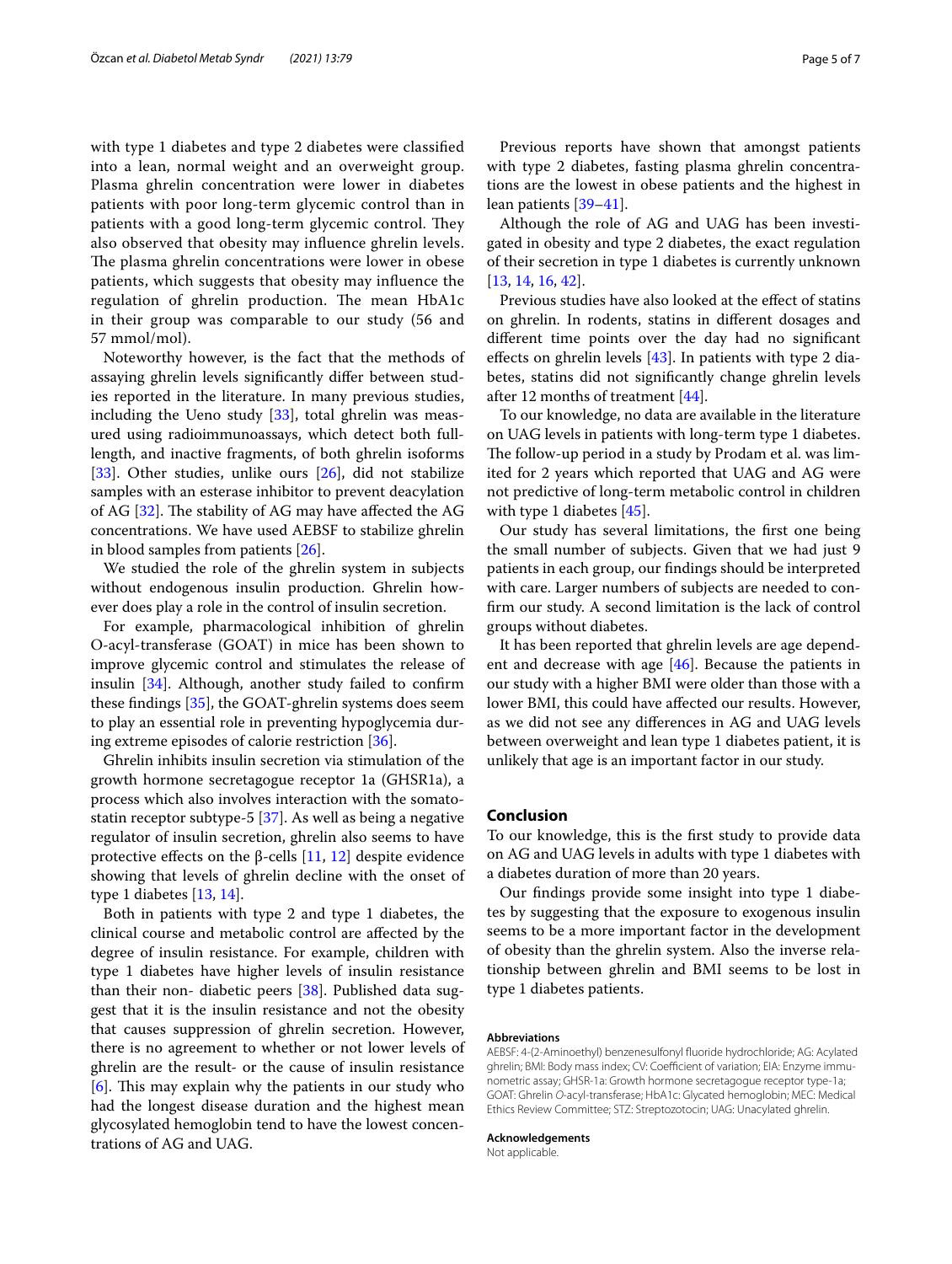## **Authors' contributions**

Concept and design of the study, data analysis, and writing of the manuscript: BÖ, SN and AJL. Analyzing of the data: BÖ, PD, MH, SN and AJL. Interpretation of the data: BÖ, PD, JAV, SN and AJL. Critical revision of the intellectual content and fnal approval: BÖ, PD, JAV, MH, SN and AJL. All authors read and approved the fnal manuscript.

#### **Funding**

None.

#### **Availability of data and materials**

The datasets used and/or analysed during the current study are available from the corresponding author on reasonable request.

# **Declarations**

#### **Ethics approval and consent to participate**

This study was approved by the local human ethical review board (The Medical Ethics Review Committee, protocol number MEC-2015-602) with written informed consent obtained from each participant.

## **Consent for publication**

Not applicable.

## **Competing interests**

The authors declare that they have no competing interests.

Received: 20 April 2021 Accepted: 9 July 2021 Published online: 22 July 2021

#### **References**

- <span id="page-5-0"></span>1. Kojima M, Hosoda H, Date Y, Nakazato M, Matsuo H, Kangawa K. Ghrelin is a growth-hormone-releasing acylated peptide from stomach. Nature. 1999;402(6762):656–60.
- <span id="page-5-1"></span>2. Marchesini G, Bianchi G, Lucidi P, Villanova N, Zoli M, De Feo P. Plasma ghrelin concentrations, food intake, and anorexia in liver failure. J Clin Endocrinol Metab. 2004;89(5):2136–41.
- 3. Nagaya N, Kojima M, Uematsu M, Yamagishi M, Hosoda H, Oya H, et al. Hemodynamic and hormonal effects of human ghrelin in healthy volunteers. Am J Physiol Regul Integr Comp Physiol. 2001;280(5):R1483–7.
- 4. Shimizu Y, Nagaya N, Isobe T, Imazu M, Okumura H, Hosoda H, et al. Increased plasma ghrelin level in lung cancer cachexia. Clin Cancer Res. 2003;9(2):774–8.
- <span id="page-5-2"></span>5. Tschop M, Weyer C, Tataranni PA, Devanarayan V, Ravussin E, Heiman ML. Circulating ghrelin levels are decreased in human obesity. Diabetes. 2001;50(4):707–9.
- <span id="page-5-3"></span>6. Ikezaki A, Hosoda H, Ito K, Iwama S, Miura N, Matsuoka H, et al. Fasting plasma ghrelin levels are negatively correlated with insulin resistance and PAI-1, but not with leptin, in obese children and adolescents. Diabetes. 2002;51(12):3408–11.
- <span id="page-5-4"></span>7. Takagi K, Legrand R, Asakawa A, Amitani H, Francois M, Tennoune N, et al. Anti-ghrelin immunoglobulins modulate ghrelin stability and its orexigenic efect in obese mice and humans. Nat Commun. 2013;4:2685.
- <span id="page-5-5"></span>8. Schwartz MW, Woods SC, Porte D Jr, Seeley RJ, Baskin DG. Central nervous system control of food intake. Nature. 2000;404(6778):661–71.
- <span id="page-5-6"></span>9. Otto B, Cuntz U, Fruehauf E, Wawarta R, Folwaczny C, Riepl RL, et al. Weight gain decreases elevated plasma ghrelin concentrations of patients with anorexia nervosa. Eur J Endocrinol. 2001;145(5):669–73.
- <span id="page-5-7"></span>10. Nedvidkova J, Krykorkova I, Bartak V, Papezova H, Gold PW, Alesci S, et al. Loss of meal-induced decrease in plasma ghrelin levels in patients with anorexia nervosa. J Clin Endocrinol Metab. 2003;88(4):1678–82.
- <span id="page-5-8"></span>11. Adeghate E, Ponery AS. Ghrelin stimulates insulin secretion from the pancreas of normal and diabetic rats. J Neuroendocrinol. 2002;14(7):555–60.
- <span id="page-5-9"></span>12. Irako T, Akamizu T, Hosoda H, Iwakura H, Ariyasu H, Tojo K, et al. Ghrelin prevents development of diabetes at adult age in streptozotocin-treated newborn rats. Diabetologia. 2006;49(6):1264–73.
- <span id="page-5-10"></span>13. Soriano-Guillen L, Barrios V, Martos G, Chowen JA, Campos-Barros A, Argente J. Efect of oral glucose administration on ghrelin levels in obese children. Eur J Endocrinol. 2004;151(1):119–21.
- <span id="page-5-11"></span>14. Martos-Moreno GA, Barrios V, Soriano-Guillen L, Argente J. Relationship between adiponectin levels, acylated ghrelin levels, and short-term body mass index changes in children with diabetes mellitus type 1 at diagnosis and after insulin therapy. Eur J Endocrinol. 2006;155(5):757–61.
- <span id="page-5-12"></span>15. Holdstock C, Ludvigsson J, Karlsson FA. Abnormal ghrelin secretion in new onset childhood Type 1 diabetes. Diabetologia. 2004;47(1):150–1.
- <span id="page-5-13"></span>16. Ashraf A, Mick G, Meleth S, Wang X, McCormick K. Insulin treatment reduces pre-prandial plasma ghrelin concentrations in children with type 1 diabetes. Med Sci Monit. 2007;13(12):CR533-7.
- <span id="page-5-14"></span>17. Murdolo G, Lucidi P, Di Loreto C, Parlanti N, De Cicco A, Fatone C, et al. Insulin is required for prandial ghrelin suppression in humans. Diabetes. 2003;52(12):2923–7.
- <span id="page-5-15"></span>18. van der Lely AJ, Tschop M, Heiman ML, Ghigo E. Biological, physiological, pathophysiological, and pharmacological aspects of ghrelin. Endocr Rev. 2004;25(3):426–57.
- <span id="page-5-16"></span>19. Ishii S, Kamegai J, Tamura H, Shimizu T, Sugihara H, Oikawa S. Role of ghrelin in streptozotocin-induced diabetic hyperphagia. Endocrinology. 2002;143(12):4934–7.
- 20. Gelling RW, Overduin J, Morrison CD, Morton GJ, Frayo RS, Cummings DE, et al. Efect of uncontrolled diabetes on plasma ghrelin concentrations and ghrelin-induced feeding. Endocrinology. 2004;145(10):4575–82.
- <span id="page-5-17"></span>21. Masaoka T, Suzuki H, Hosoda H, Ota T, Minegishi Y, Nagata H, et al. Enhanced plasma ghrelin levels in rats with streptozotocin-induced diabetes. FEBS Lett. 2003;541(1–3):64–8.
- <span id="page-5-18"></span>22. Dong J, Peeters TL, De Smet B, Moechars D, Delporte C, Vanden Berghe P, et al. Role of endogenous ghrelin in the hyperphagia of mice with streptozotocin-induced diabetes. Endocrinology. 2006;147(6):2634–42.
- <span id="page-5-19"></span>23. Verhulst PJ, De Smet B, Saels I, Thijs T, Ver Donck L, Moechars D, et al. Role of ghrelin in the relationship between hyperphagia and accelerated gastric emptying in diabetic mice. Gastroenterology. 2008;135(4):1267–76.
- <span id="page-5-20"></span>24. Conway B, Miller RG, Costacou T, Fried L, Kelsey S, Evans RW, et al. Temporal patterns in overweight and obesity in Type 1 diabetes. Diabetic Med. 2010;27(4):398–404.
- <span id="page-5-21"></span>25. Szadkowska A, Madej A, Ziolkowska K, Szymanska M, Jeziorny K, Mianowska B, et al. Gender and age-dependent effect of type 1 diabetes on obesity and altered body composition in young adults. Ann Agric Environ Med. 2015;22(1):124–8.
- <span id="page-5-22"></span>26. Delhanty PJ, Huisman M, Julien M, Mouchain K, Brune P, Themmen AP, et al. The acylated (AG) to unacylated (UAG) ghrelin ratio in esterase inhibitor-treated blood is higher than previously described. Clin Endocrinol. 2015;82(1):142–6.
- <span id="page-5-23"></span>27. Blatnik M, Soderstrom C. A practical guide for the stabilization of acylghrelin in human blood collections. Clin Endocrinol. 2010;74:325–31.
- <span id="page-5-24"></span>28. Page LC, Gastaldelli A, Gray SM, D'Alessio DA, Tong J. Interaction of GLP-1 and ghrelin on glucose tolerance in healthy humans. Diabetes. 2018;67(10):1976–85.
- <span id="page-5-25"></span>29. Greenbaum CJ, Prigeon RL, D'Alessio DA. Impaired beta-cell function, incretin effect, and glucagon suppression in patients with type 1 diabetes who have normal fasting glucose. Diabetes. 2002;51(4):951–7.
- <span id="page-5-26"></span>30. Lugari R, Dell'Anna C, Ugolotti D, Dei Cas A, Barilli AL, Zandomeneghi R, et al. Efect of nutrient ingestion on glucagon-like peptide 1 (7–36 amide) secretion in human type 1 and type 2 diabetes. Horm Metab Res. 2000;32(10):424–8.
- <span id="page-5-27"></span>31. Vilsbøll T, Krarup T, Sonne J, Madsbad S, Vølund A, Juul AG, et al. Incretin secretion in relation to meal size and body weight in healthy subjects and people with type 1 and type 2 diabetes mellitus. J Clin Endocrinol Metab. 2003;88(6):2706–13.
- <span id="page-5-28"></span>32. Polkowska A, Szczepaniak I, Bossowski A. Assessment of serum concentrations of ghrelin, obestatin, omentin-1, and apelin in children with type 1 diabetes. Biomed Res Int. 2016;2016:8379294.
- <span id="page-5-29"></span>33. Ueno H, Shiiya T, Mizuta M, Mondal SM, Nakazato M. Plasma ghrelin concentrations in diferent clinical stages of diabetic complications and glycemic control in Japanese diabetics. Endocr J. 2007;54(6):895–902.
- <span id="page-5-30"></span>34. Barnett BP, Hwang Y, Taylor MS, Kirchner H, Pfuger PT, Bernard V, et al. Glucose and weight control in mice with a designed ghrelin O-acyltransferase inhibitor. Science. 2010;330(6011):1689–92.